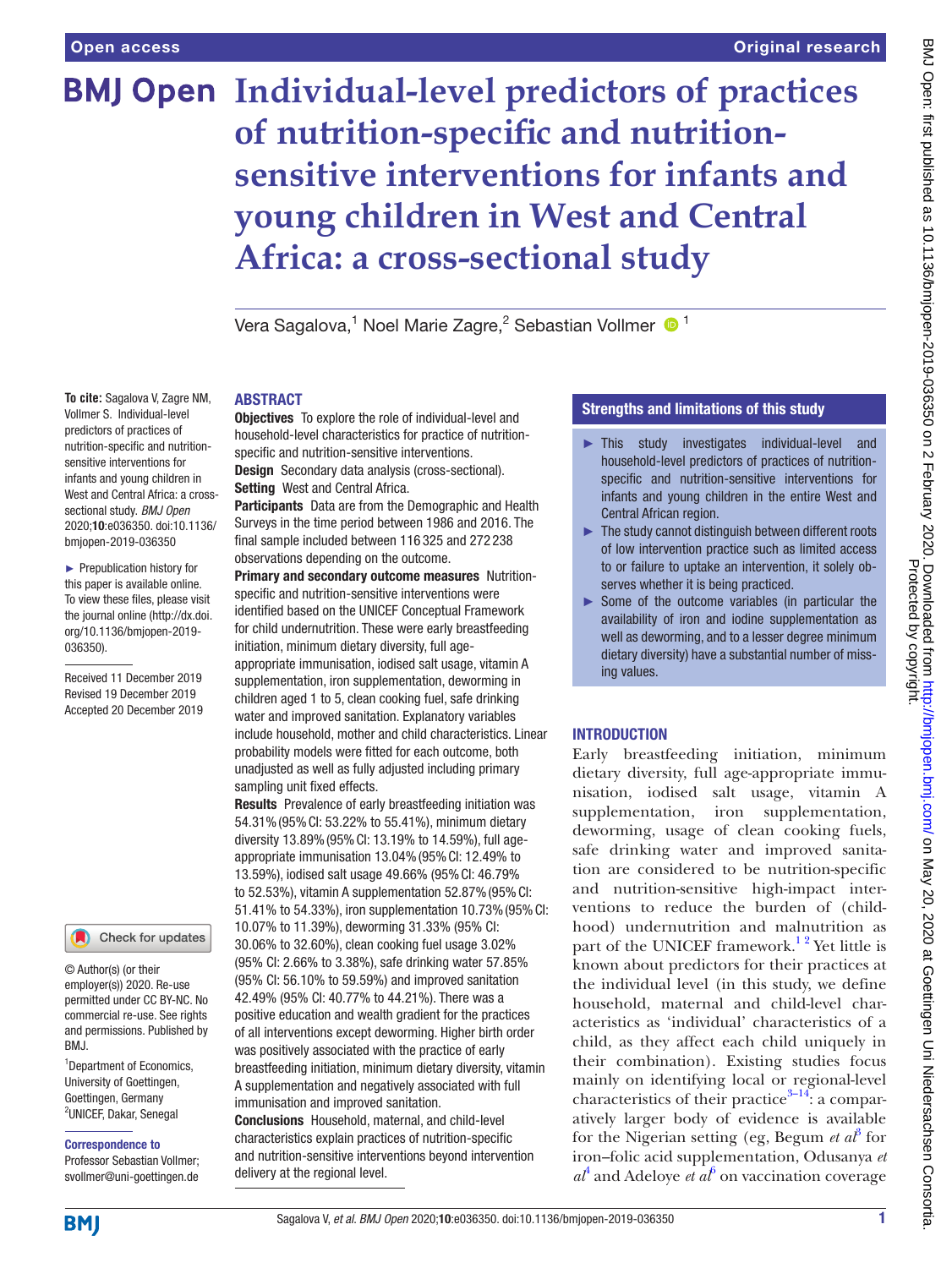and Ogbo *et al*<sup>[8](#page-8-4)</sup> on breast feeding). Haile *et al*<sup>8</sup> and Belew *et al*[13](#page-8-6) investigate vitamin A supplementation (VAS) and dietary diversity and meal frequency, respectively, in Ethiopia (or its subregions). Ayoya *et al*[7](#page-8-7) contribute evidence on vitamin A supplementation coverage in Mali, Bendech *et al*<sup>10</sup> on the same indicator in Guinea, Chirawurah *et al*<sup>[12](#page-8-9)</sup> on iodised salt usage in rural north Ghana and Mutua  $et al<sup>14</sup>$  on immunisation coverage in Nairobi, Kenya. Whenever data are being pooled, it is not done so consequently for the entire Sub-Saharan African (SSA) region or its subregions West, Central, East and Southern Africa for example, Janmohamed *et al*<sup> $\delta$ </sup> pool data from 13 SSA countries to investigate VAS and its determinants. These studies oftentimes focus on a few particular risk factors of poor outcomes, such as most prominently antenatal and postnatal care attendance, low maternal education, income/wealth and intervention-specific knowledge (for a systematic review on this question *cf* Bhutta *et al*  $2008$  and  $2013^{15}$  16). For the West and Central African regions most of the available studies rely on publicly available data such as the Demographic and Health Surveys (DHS); however, only looking at separate countries (as illustrated above), while some studies rely on own data collection with smaller numbers of observations $71014$  and no national or regional representativeness. To the best of our knowledge this is the first study considering several high-impact intervention outcomes and their individuallevel and household-level predictors on a supranational level for the entire West and Central African region.

The focus on local or regional-level characteristics is likely due to the perception that the abovementioned interventions are delivered to populations and not to individuals. However, as it is the case with all public health interventions, providing populations with information or access to goods and services does not necessarily imply that all individuals of the population understand or trust the information that is given to them and then take action accordingly. Similarly, it does not necessarily imply that they use the goods and services that are offered to them, or there could prevail logistical, financial, religious or political barriers that keep them from using these goods and services. While the local and regional characteristics of a population are important for intervention targeting, the individual-level characteristics of the member of the population might contain additional valuable information if and to what extent the intervention that is delivered to the population reaches each individual. Filling this knowledge gap is precisely the aim of this study.

# **METHODS**

# Data sources

Data for this study come from the Demographic and Health Surveys (DHS). These surveys are administered by ICF International and are nationally representative crosssectional surveys in low-income and middle-income countries that have been conducted at varying intervals from 1985 and are still ongoing. The DHS used a multi-staged

stratified sampling design. Each country was divided into regions and within these subnational regions, populations were stratified by urban and rural area of residence. Within these stratified areas, a random selection of enumeration areas taken from the most recent population census was drawn. These primary sampling units (PSUs) were selected based on probability proportional to the population size. In the second stage of sampling, all households within the cluster were listed and, on average, 25 households within a cluster were randomly selected for an interview by equal probability systematic sampling. Detailed sampling plans are available from survey final reports. Within each sampled household, the household members were listed and women eligible for a more detailed interview were identified. Typically, this was women who were between the age of 15 and 49 years. We analysed data from all DHS from the West and Central African region that are available at this date. The unit of observation was children under the age of 5years. Depending on the outcome, the final sample included between 116325 and 272238 children. Sample generation is shown in [figure](#page-2-0) 1.

### Patient and public involvement

No patients were involved in this study.

# **Outcomes**

Based on the UNICEF Conceptual Framework for child undernutrition, we identified nutrition-specific and nutrition-sensitive interventions to be included in the analyses. Nutrition-specific interventions for child health and nutritional outcomes are early breastfeeding initiation, dietary diversity, iodine fortification, iron and vitamin A supplementation, clean cooking fuel, safe drinking water and improved sanitation. Early breastfeeding initiation is defined as start of breast feeding within 1hour of birth and is measured for the last-born child. This variable has been chosen for the analysis instead of self-reported breastfeeding duration as it has been shown to be a good indicator for the latter while being less error prone.<sup>17</sup> Minimum dietary diversity has been derived by aggregating foods fed to the child within a 24hours recall period into seven essential nutritional groups ('grains, roots and tuber', 'legumes and nuts', 'dairy', 'animal protein excluding eggs', 'eggs', 'other fruits' and 'foods rich in vitamin A') and setting the cutoff for minimum dietary diversity at having received four food groups or more. Unlike other interventions in this study, information on dietary diversity is only available for children below 2years of age. Salt has been coded as properly iodised whenever a household salt rapid test has detected iodine levels of 15 ppm or higher. The indicator variable for vitamin A supplementation in children bases on maternal recall data or alternatively child's health card entry, while iron supplementation bases entirely on information provided by mothers and assumes the value 1 if the mother reports that her child receives iron pills, sprinkles or syrup.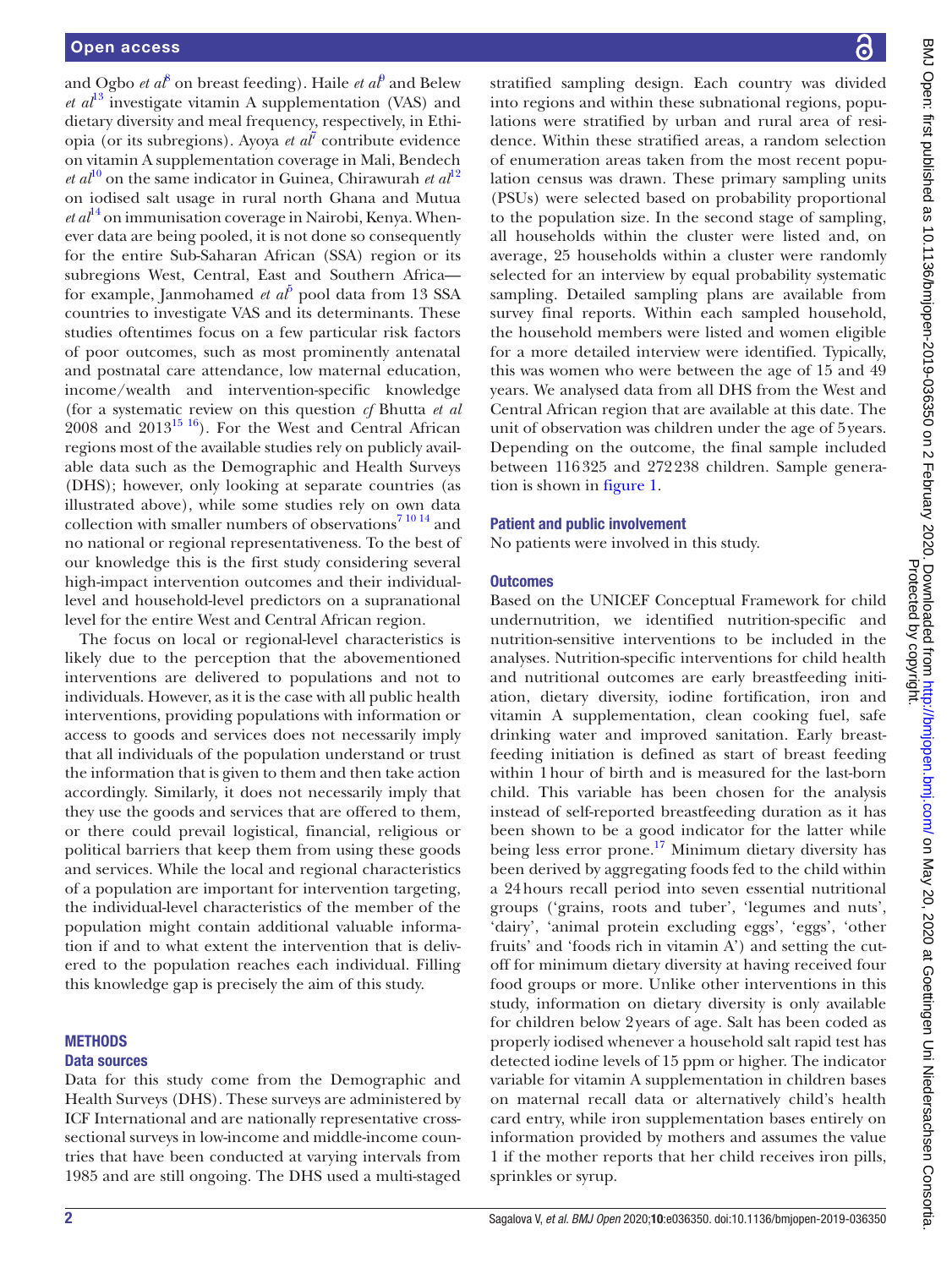

<span id="page-2-0"></span>Figure 1 Sample generation. BMI, body mass index.

Indoor air pollution is captured through the usage of clean cooking fuel. All houses cooking outside as well as those using electricity, liquefied petroleum gas, natural gas, or biogas are classified as clean, whereas those using kerosene or any type of solid fuel are considered unsafe with regards to indoor air quality.

Safe drinking water sources are piped water into dwelling, yard or plot/public tap or standpipe/tubewell or borehole/protected dug well/protected spring/rainwater collection $18$  and sanitation facilities are considered 'improved' when they hygienically separate human excreta from human contact, such as facilities with sewer connections, septic system connections, pour-flush latrines, ventilated improved pit latrines and pit latrines with a slab or covered pit.

Nutrition-sensitive interventions for child anthropometry outcomes are deworming and age-appropriate immunisation. Age-appropriate immunisation has been determined based on a set of eight vaccines available from the DHS. For children older than 12 months, we define all children who received Bacillus Calmette-Guérin vaccine (BCG, administered against tuberculosis), measles and three doses of diphtheria, pertussis and tetanus (DPT) and polio each as fully immunised (eight vaccines). Children below 1year of age are defined as fully immunised if they follow the recommended immunisation calendar (BCG in month 1–3, DPT and polio before month 4 (excluding the polio vaccine dose given shortly after birth as customary in some regions) and measles after 9months).

data missing on 70,010 cases (19.6%)

# **Exposure**

Explanatory variables include sex of the child, age of the child in months, number of children in the household, an indicator whether the child had fever in the past 2weeks, an indicator whether the child had diarrhoea in the past 2weeks, indicators for birth order of the child (reference category: first born), wealth quintile measured by an asset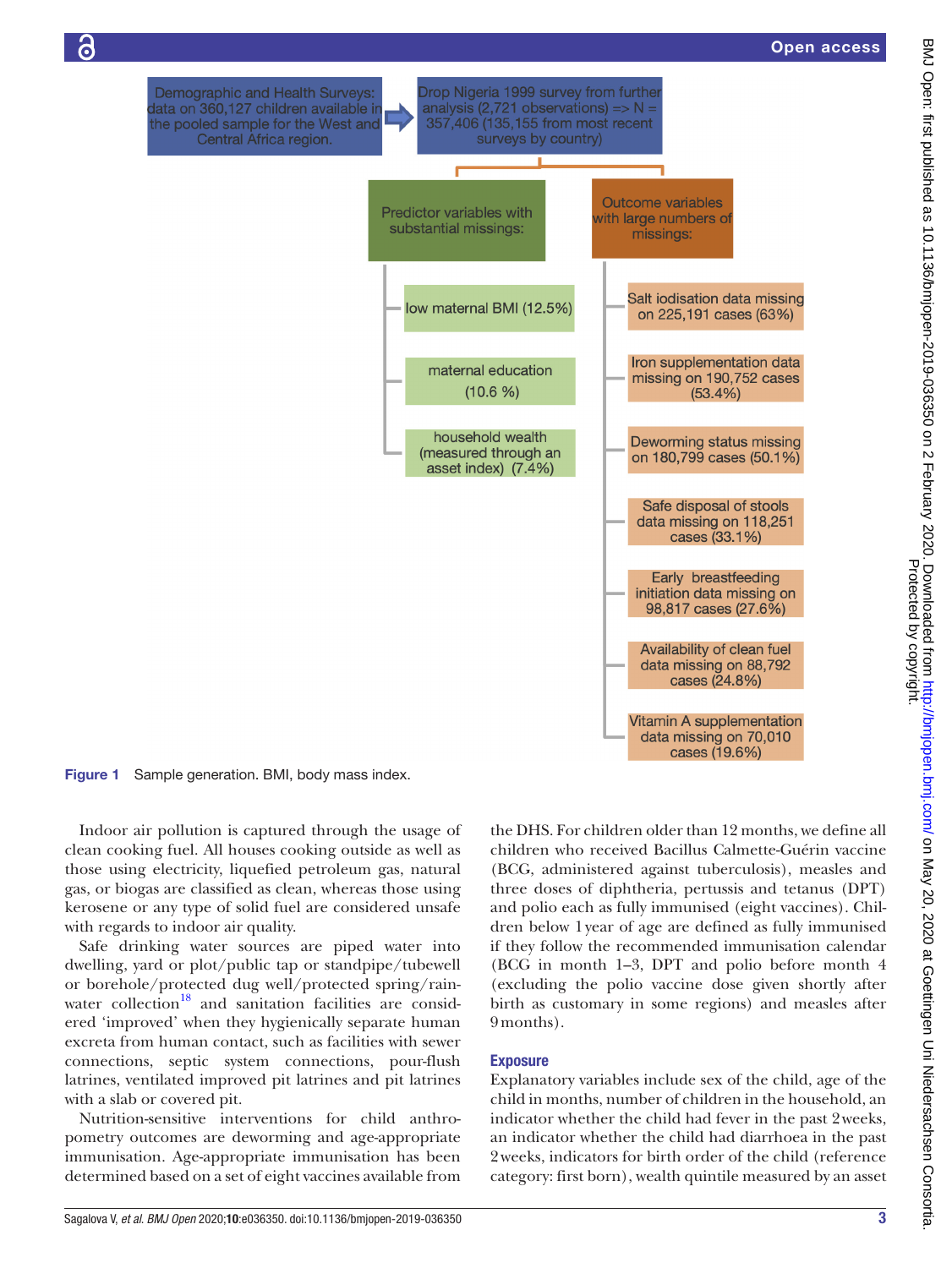index based on a principal component analysis (reference category: poorest quintile), indicator for female household head, indicator for urban residence, indicator for low maternal body mass index (BMI) defined by mother's BMI being below  $18.5 \,\mathrm{kg/m^2}$ , age of the mother in years, age of the mother at first birth, indicators for maternal education (reference category: less than primary education) and religion of the household (reference category: Muslim).

# Statistical analysis

For each outcome the following linear probability models were estimated: (1) The outcome with each explanatory variable separately, only adjusted for country and year fixed effects. In case of categorical variables this means indicators for each category excluding the reference category. (2) The outcome with all explanatory variables and in addition PSU fixed effects. PSUs are survey specific and therefore implicitly also control for country and year fixed effects as well as urban location. PSU fixed effects control for characteristics of the local environment at the time of the survey that all households have in common, such as local food markets, health systems but also environmental conditions. Regression and descriptive analyses have been weighted with DHS survey weights and rescaled to reflect individual countries' population sizes in pooled samples.

The linear probability models are preferable over logistic regression models because logistic regression models with large number of fixed effects suffer from incidental parameter problems leading to inconsistent estimates. Standard errors are clustered at the PSU level.

# **RESULTS**

[Table](#page-3-0) 1 shows prevalence of each intervention for the entire West and Central African region. [Table](#page-4-0) 2 shows intervention prevalence for each country. Practice of early breastfeeding initiation was 54.31%(95%CI: 53.22% to 55.41%), ranging from 29.0%in Chad to 81.7%in Mali. Practice of minimum dietary diversity was

13.89%(95%CI: 13.19% to 14.59%). Burkina Faso had the lowest practice with 3.7%and Sao Tome and Principe the highest with 50.7%. Cameroon had the second highest rate with 28.7%. Coverage of full age-appropriate immunisation was 13.04%(95%CI: 12.49% to 13.59%), ranging from 8.2%in Chad to 43.0%in Gambia. Information on iodised salt usage was only available for a few countries, it was lowest in Niger with 20.6%and highest in Cameroon with 85.7%. The population-weighted average was 49.66%(95%CI: 46.79% to 52.53%). Vitamin A supplementation was lowest in Nigeria with  $40.4\%$  and highest in Togo with 81.2%, the population-weighted average was 52.87%(95%CI: 51.41% to 54.33%). Coverage of iron supplementation was 10.73%(95%CI: 10.07% to 11.39%), Senegal had the lowest coverage with 1.7%and Sierra Leone the highest with 35.2%. Deworming prevalence ranges from 11.9%(Burkina Faso) to 67.6%(Gabon) and the population-weighted average was 31.33% (95% CI: 30.06% to 32.60%). Clean cooking fuel usage is close to 0 in most countries, Gabon being an exception with 83.4% coverage. Cameroon, Cote d'Ivoire, Ghana and Senegal had coverage rates between 10% and 20%. The regional average was 3.02% (95% CI: 2.66% to 3.38%). Availability of safe drinking water sources was 57.85% (95% CI: 56.10% to 59.59%), ranging from 28.7%in the Central African Republic to 93.3%in Sao Tome and Principe. Availability of improved sanitation was 42.49% (95% CI: 40.77% to 44.21%). In Sao Tome and Principe coverage was 0, among the others the range was 10.8% in Chad to 64.4% in Ghana.

[Table](#page-5-0) 3 shows the associations found in the unadjusted linear probability models. Each coefficient (or in case of categorical variables: each group of coefficients) is the result of one single regression, which for the purpose of better visualisation is shown in one single column for the respective outcome. Some associations are consistent across all outcomes, for instance education is associated with higher practices of all interventions. Similarly, children of older mothers and mothers who were older at first birth have a higher probability of intervention practice.

<span id="page-3-0"></span>

| Prevalence of nutrition interventions in West and Central Africa (based on most recent available survey for each<br>Table 1<br>country) |             |           |                  |       |
|-----------------------------------------------------------------------------------------------------------------------------------------|-------------|-----------|------------------|-------|
|                                                                                                                                         | <b>Mean</b> | <b>SE</b> | 95% CI           | N     |
| Early breastfeeding initiation                                                                                                          | 54.31%      | 0.56%     | 53.22% to 55.41% | 66440 |
| Minimum dietary diversity                                                                                                               | 13.89%      | 0.36%     | 13.19% to 14.59% | 67113 |
| <b>Full vaccination</b>                                                                                                                 | 13.04%      | 0.28%     | 12.49% to 13.59% | 97452 |
| lodised salt usage                                                                                                                      | 49.66%      | 1.46%     | 46.79% to 52.53% | 15480 |
| Vitamin A supplement                                                                                                                    | 52,87%      | 0.74%     | 51.41% to 54.33% | 94927 |
| Iron supplement                                                                                                                         | 10.73%      | 0.34%     | 10.07% to 11.39% | 90682 |
| Deworming                                                                                                                               | 31.33%      | 0.65%     | 30.06% to 32.60% | 93877 |
| Clean cooking fuel                                                                                                                      | 3.02%       | 0.18%     | 2.66% to 3.38%   | 95051 |
| Improved water source                                                                                                                   | 57.85%      | 0.89%     | 56.10% to 59.59% | 97452 |
| Improved sanitation                                                                                                                     | 42.49%      | 0.87%     | 40.77% to 44.21% | 97452 |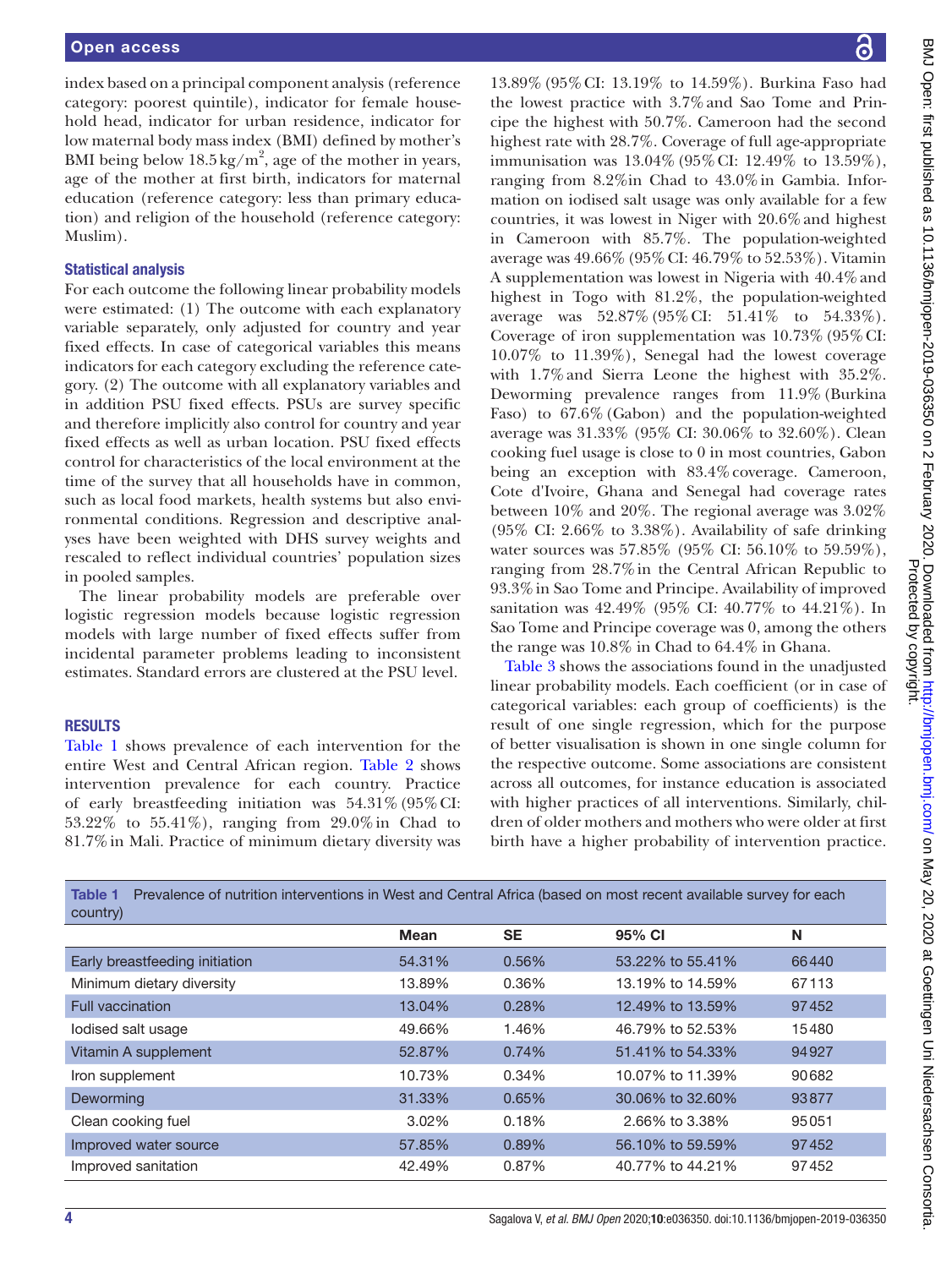|                                                                                                      | sanitation<br>Improved              | 28.6         | 24.2          | 50.8     | 13.6                        | 10.8 | 42.2          | 58.9  | 64.4  | 36.9   | 40.9    | 38.4 | 16.8  | 51.0    | 58.7             | 0.0                      | 46.0           | 32.2 | 54.6             |
|------------------------------------------------------------------------------------------------------|-------------------------------------|--------------|---------------|----------|-----------------------------|------|---------------|-------|-------|--------|---------|------|-------|---------|------------------|--------------------------|----------------|------|------------------|
|                                                                                                      | Improved<br>water                   | 75.5         | 75.0          | 62.7     | 28.7                        | 52.6 | 73.7          | 87.8  | 63.6  | 72.5   | 68.0    | 62.5 | 64.8  | 55.5    | 70.2             | 93.3                     | 52.8           | 58.1 | 87.6             |
|                                                                                                      | cooking<br>Clean<br>fuel            | 3.3          | $\frac{0}{1}$ | 10.6     | n/a                         | 2.3  | 10.6          | 83.4  | 18.4  | 0.2    | 0.0     | 0.3  | 0.7   | 1.6     | 20.5             | $\frac{2}{5}$            | $\overline{C}$ | 4.1  | ი<br>O           |
|                                                                                                      | supplement Deworming                | 48.3         | 11.9          | 47.1     | n/a                         | 24.6 | 32.9          | 67.6  | 33.5  | 23.4   | 51.7    | 26.0 | 25.9  | 18.4    | 60.6             | 50.7                     | 52.6           | 45.0 | 33.1             |
|                                                                                                      | Iron                                | 30.4         | 7.3           | 8.7      | n/a                         | 14.7 | 13.6          | 18.8  | 21.2  | 0.9    | 26.6    | 20.0 | 10.8  | 5.4     | $\overline{1}$ . | 15.0                     | 35.2           | 24.9 | 16.3             |
|                                                                                                      | supplement<br>Vitamin A             | 53.6         | 63.9          | 65.2     | n/a                         | 41.7 | 62.8          | 55.3  | 69.2  | 41.6   | 59.3    | 60.8 | 55.8  | 40.4    | 74.6             | <b>77.1</b>              | $\frac{1}{8}$  | 81.2 | 79.5             |
|                                                                                                      | salt usage<br>lodised               | n/a          | n/a           | 85.7     | n/a                         | n/a  | n/a           | n/a   | 28.1  | n/a    | n/a     | n/a  | 20.6  | n/a     | n/a              | 66.0                     | n/a            | n/a  | $\overline{0}$ . |
|                                                                                                      | vaccination<br>長                    | 12.5         | 32.2          | 23.5     | 22.2                        | 8.2  | 21.8          | 14.5  | 32.9  | 12.3   | 20.8    | 10.5 | 20.5  | 9.3     | 28.8             | 21.4                     | 21.1           | 25.3 | 43.0             |
|                                                                                                      | diversity<br>Dietary                | 25.4         | 3.7           | 28.7     | 1.4                         | 8.0  | 7.5           | 22.2  | 18.7  | 4.8    | 7.7     | 17.4 | 6.4   | 14.4    | 11.3             | 50.7                     | 12.0           | 15.3 | 10.6             |
| Prevalence of nutrition interventions by country (based on most recent available survey per country) | Early breast<br>feeding             | 68.5         | 54.5          | 49.0     | 38.8                        | 29.0 | 41.7          | 49.6  | 69.5  | 33.4   | 75.3    | 81.7 | 63.3  | 47.5    | 46.1             | 63.5                     | 67.6           | 73.7 | 74.2             |
|                                                                                                      | Year of<br>recent<br>survey<br>most | 2012         | 2010          | 2011     | 1995                        | 2015 | 2012          | 2012  | 2014  | 2012   | 2013    | 2013 | 2012  | 2013    | 2015             | 2009                     | 2013           | 2014 | 2013             |
| Table 2                                                                                              |                                     | <b>Benin</b> | Burkina Faso  | Cameroon | Central African<br>Republic | Chad | Cote d'Ivoire | Gabon | Ghana | Guinea | Liberia | Mali | Niger | Nigeria | Senegal          | Sao Tome and<br>Principe | Sierra Leone   | Togo | Gambia           |

<span id="page-4-0"></span>5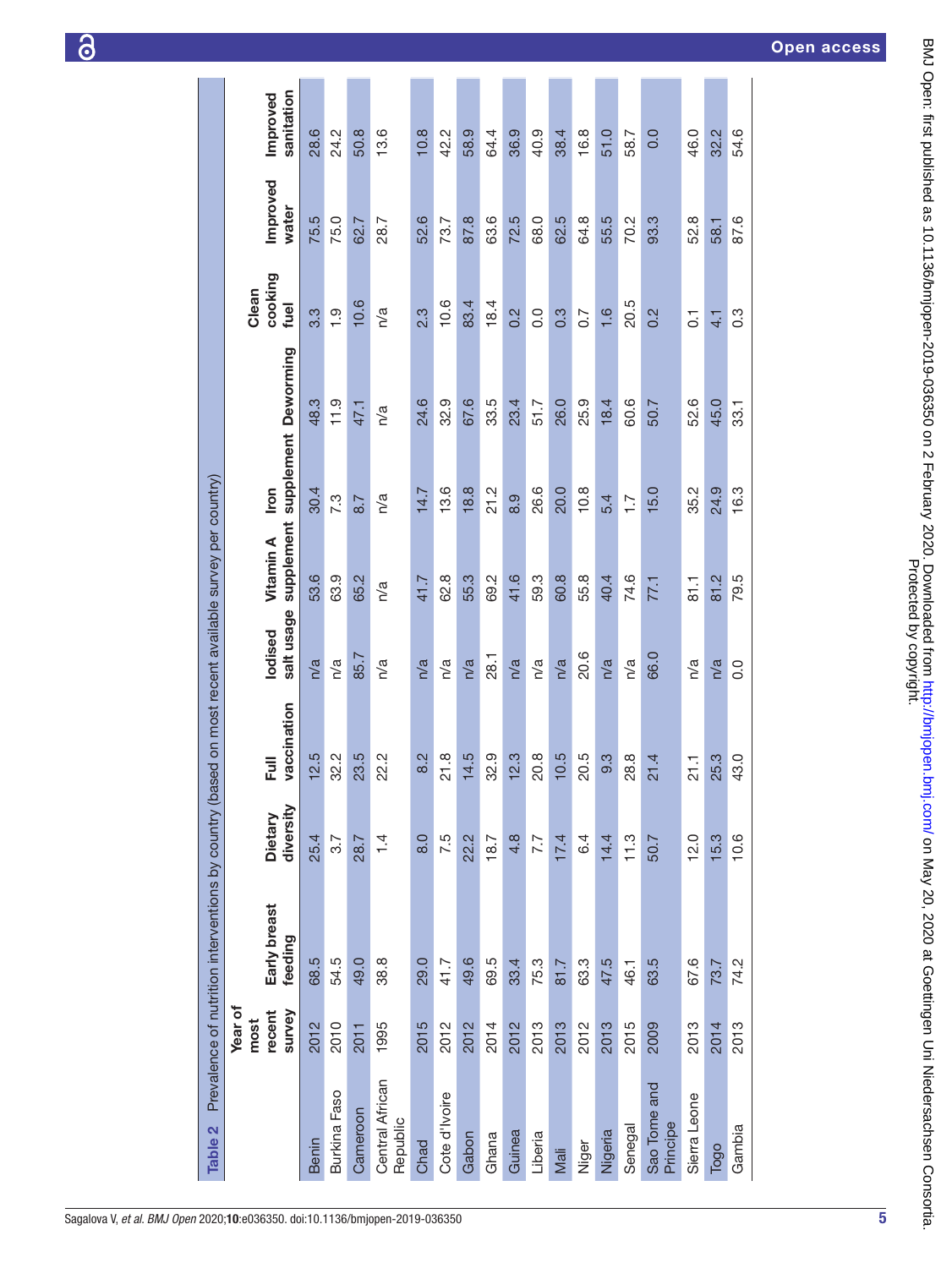| က<br><b>Table</b>                                                                                                                       | Predictors of practice of nutrition interventions – unadjusted models (coefficients represent marginal effects, weighted) |                      |                      |                     |                         |                     |                       |                     |                                    |                      |
|-----------------------------------------------------------------------------------------------------------------------------------------|---------------------------------------------------------------------------------------------------------------------------|----------------------|----------------------|---------------------|-------------------------|---------------------|-----------------------|---------------------|------------------------------------|----------------------|
|                                                                                                                                         | Early breast feeding                                                                                                      | Dietary diversity    | Full vaccination     | lodine supplement   | Vitamin A<br>supplement | Iron supplement     | Deworming             | Clean cooking fuel  | Improved sanitation Improved water |                      |
| Child characteristics                                                                                                                   |                                                                                                                           |                      |                      |                     |                         |                     |                       |                     |                                    |                      |
| Child is male                                                                                                                           | $-0.010**$ (0.004)                                                                                                        | $-0.003(0.003)$      | 0.001 (0.002)        | $-0.005(0.004)$     | 0.001 (0.004)           | $-0.002(0.003)$     | 0.004(0.004)          | $-0.000(0.003)$     | $-0.002(0.002)$                    | $-0.002(0.002)$      |
| Child's age in months                                                                                                                   | $0.000***$ (0.000)                                                                                                        | $0.001***$ (0.000)   | $-0.005***$ (0.000)  | $-0.000(0.000)$     | $0.003***$ (0.000)      | $0.000***$ (0.000)  | $0.005***$ (0.000)    | 0.000 (0.000)       | $0.000**$ (0.000)                  | $0.000**$ $(0.000)$  |
| Fever within past 2 weeks                                                                                                               | $-0.056***$ (0.006)                                                                                                       | $0.010***$ (0.004)   | $0.013***$ $(0.003)$ | $-0.008*(0.005)$    | $0.029***$ (0.005)      | $0.035***$ (0.005)  | $0.063***$ (0.006)    | $-0.017***$ (0.004) | $-0.023***$ (0.003)                | $-0.023***$ (0.003)  |
| Diarrhoea within past<br>2 weeks                                                                                                        | $-0.064***$ (0.007)                                                                                                       | $0.009**$ (0.004)    | $0.015***$ (0.003)   | $-0.003(0.005)$     | 0.007(0.006)            | $0.016***$ (0.005)  | $0.020***$ $(0.007)$  | $-0.026***$ (0.004) | $-0.025***$ (0.004)                | $-0.025***$ (0.004)  |
| Child is second born                                                                                                                    | $0.020***$ (0.005)                                                                                                        | 0.005 (0.003)        | $0.013***$ (0.003)   | $-0.005(0.005)$     | $0.018***$ (0.004)      | $0.014***$ (0.003)  | $0.019***$ (0.005)    | $0.022***$ (0.003)  | $0.021***$ (0.003)                 | $0.021***$ (0.003)   |
| Child is third born                                                                                                                     | $0.012**$ (0.006)                                                                                                         | 0.006(0.004)         | $-0.001(0.003)$      | 0.000(0.004)        | $0.016***$ (0.005)      | $0.013***$ (0.003)  | $0.014**$ (0.005)     | $0.010***$ (0.004)  | $0.011***$ (0.003)                 | $0.011***$ (0.003)   |
| Child is fourth born or<br>above                                                                                                        | $0.012**$ (0.005)                                                                                                         | $-0.016***$ (0.004)  | $-0.023***$ (0.002)  | 0.005(0.004)        | $-0.025***$ (0.004)     | $-0.025***$ (0.003) | $-0.030***$ (0.005)   | $-0.040***$ (0.003) | $-0.042***$ (0.003)                | $-0.042***$          |
| Maternal characteristics                                                                                                                |                                                                                                                           |                      |                      |                     |                         |                     |                       |                     |                                    |                      |
| Low maternal BMI                                                                                                                        | $-0.041***$ (0.009)                                                                                                       | $-0.014**$ (0.007)   | $-0.017***$ (0.003)  | $-0.015**$ (0.007)  | $-0.058***$ (0.007)     | $-0.012*(0.007)$    | $-0.059***$ (0.008)   | $-0.032***$ (0.004) | $-0.051***$ (0.005)                | $-0.051***$ (0.005)  |
| Mother's age                                                                                                                            | $0.002***$ (0.000)                                                                                                        | $0.001***$ (0.000)   | $-0.002***$ (0.000)  | $0.001***$ (0.000)  | $0.004***$ (0.000)      | $0.001***$ (0.000)  | $0.005***$ (0.000)    | $0.001***$ (0.000)  | $0.001***$ (0.000)                 | $0.001***$ (0.000)   |
| Mother's age at first birth                                                                                                             | $0.003***$ (0.001)                                                                                                        | $0.005***$ (0.000)   | $0.005***$ $(0.000)$ | 0.001(0.001)        | $0.013***$ $(0.001)$    | $0.006***$ (0.000)  | $0.011***$<br>(0.001) | $0.010***$ (0.001)  | $0.011***$ (0.001)                 | $0.011***$ $(0.001)$ |
| incomplete secondary<br>Mother has primary/<br>education                                                                                | $0.040***$ (0.007)                                                                                                        | $0.037***$ (0.005)   | $0.044***$ (0.003)   | 0.002(0.007)        | $0.104***$ (0.006)      | $0.058***$ (0.005)  | $0.092***$ (0.007)    | $0.046***$ (0.005)  | $0.075***$ (0.005)                 | $0.075***$ (0.005)   |
| ৯<br>Mother has secondary<br>higher education                                                                                           | $0.059***$ $(0.011)$                                                                                                      | $0.131***$ (0.009)   | $0.112***$ (0.006)   | $0.040***$ (0.010)  | $0.254***$ (0.012)      | $0.108***$ (0.008)  | $0.222***$ (0.008)    | $0.188***$ (0.016)  | $0.276***$ (0.014)                 | $0.276***$ (0.014)   |
| characteristics<br>Household                                                                                                            |                                                                                                                           |                      |                      |                     |                         |                     |                       |                     |                                    |                      |
| Second wealth quintile                                                                                                                  | $-0.029***$ (0.008)                                                                                                       | $-0.037***$ (0.004)  | $-0.030***$ (0.003)  | $-0.025***$ (0.007) | $-0.093***$ (0.006)     | $-0.050***$ (0.004) | $-0.088***$ (0.006)   | $-0.063***$ (0.004) | $-0.116***$ (0.005)                | $-0.116***$ (0.005)  |
| Third wealth quintile                                                                                                                   | 0.004 (0.007)                                                                                                             | $-0.023***$ (0.004)  | $-0.003(0.003)$      | $-0.006(0.007)$     | $-0.028***$ (0.006)     | $-0.008(0.006)$     | $-0.022***$ (0.006)   | $-0.054***$ (0.005) | $-0.032***$ (0.005)                | $-0.032***$ (0.005)  |
| Fourth wealth quintile                                                                                                                  | $0.035***$ (0.007)                                                                                                        | $0.026***$ (0.005)   | $0.033***$ (0.003)   | $0.029***$ (0.007)  | $0.073***$ (0.007)      | $0.037***$ (0.006)  | $0.068***$ (0.007)    | $0.018***$ (0.005)  | $0.114***$ (0.006)                 | $0.114***$ (0.006)   |
| Fifth wealth quintile                                                                                                                   | $0.057***$ (0.008)                                                                                                        | $0.099***$ (0.006)   | $0.063***$ $(0.004)$ | $0.066***$ (0.007)  | $0.187***$ (0.008)      | $0.084***$ (0.006)  | $0.165***$ (0.007)    | $0.191***$ (0.010)  | $0.351***$ (0.009)                 | $0.351***$ (0.009)   |
| Female household head                                                                                                                   | 0.013 (0.010)                                                                                                             | 0.009 (0.008)        | $-0.004(0.003)$      | $-0.013***$ (0.000) | $0.035***$ (0.008)      | $0.029***$ (0.007)  | $0.042***$ (0.009)    | $0.012**$ (0.006)   | $0.022***$ (0.007)                 | $0.022***$ (0.007)   |
| Urban location                                                                                                                          | $0.042***$ (0.007)                                                                                                        | $0.069***$ $(0.005)$ | $0.050***$ (0.003)   | $0.049***$ (0.007)  | $0.135***$ $(0.007)$    | $0.067***$ (0.006)  | $0.134***$ (0.007)    | $0.128***$ (0.008)  | $0.263***$ (0.007)                 | $0.263***$ (0.007)   |
| Number of children in the<br>household                                                                                                  | 0.001 (0.002)                                                                                                             | $-0.008***$ (0.001)  | $-0.005***$ (0.001)  | $0.013***$ (0.002)  | $-0.018***$ (0.002)     | $-0.012***$ (0.001) | $-0.022***$ (0.002)   | $-0.013***$ (0.001) | $-0.007***(0.001)$                 | $-0.007***$ (0.001)  |
| Christian (reference<br>Muslim)                                                                                                         | $0.054***$ (0.008)                                                                                                        | $0.051***$ (0.004)   | $0.066***$ (0.003)   | $-0.030***$ (0.008) | $0.177***$ (0.008)      | $0.080***$ (0.004)  | $0.173***$ (0.006)    | $0.070***$ (0.011)  | $0.044***$ (0.008)                 | $0.044***$ (0.008)   |
| Traditional religion                                                                                                                    | 0.005(0.014)                                                                                                              | $-0.036***$ (0.006)  | $-0.036***$ (0.005)  | $-0.016(0.015)$     | $-0.057***$ (0.011)     | $-0.051***$ (0.011) | $-0.067***$ (0.024)   | $-0.049***$ (0.004) | $-0.138***$ (0.009)                | $-0.138***$ (0.009)  |
| Religion unknown or other                                                                                                               | 0.024(0.015)                                                                                                              | $-0.005(0.006)$      | $-0.009*(0.005)$     | $-0.013(0.019)$     | $-0.126***$ (0.013)     | $-0.020(0.013)$     | $-0.044$ $(0.023)$    | $-0.035***$ (0.006) | 0.013(0.011)                       | 0.013(0.011)         |
| Number of observations                                                                                                                  | 237660                                                                                                                    | 201105               | 320706               | 122581              | 258470                  | 163146              | 165377                | 240622              | 320706                             | 320706               |
| Note: SEs are shown in parentheses. "", "" and " indicate statistical significance at the 1%, 5% and 10% level<br>BMI, body mass index. |                                                                                                                           |                      |                      |                     |                         |                     |                       |                     |                                    |                      |

<span id="page-5-0"></span>Protected by copyright.

 $\overline{\partial}$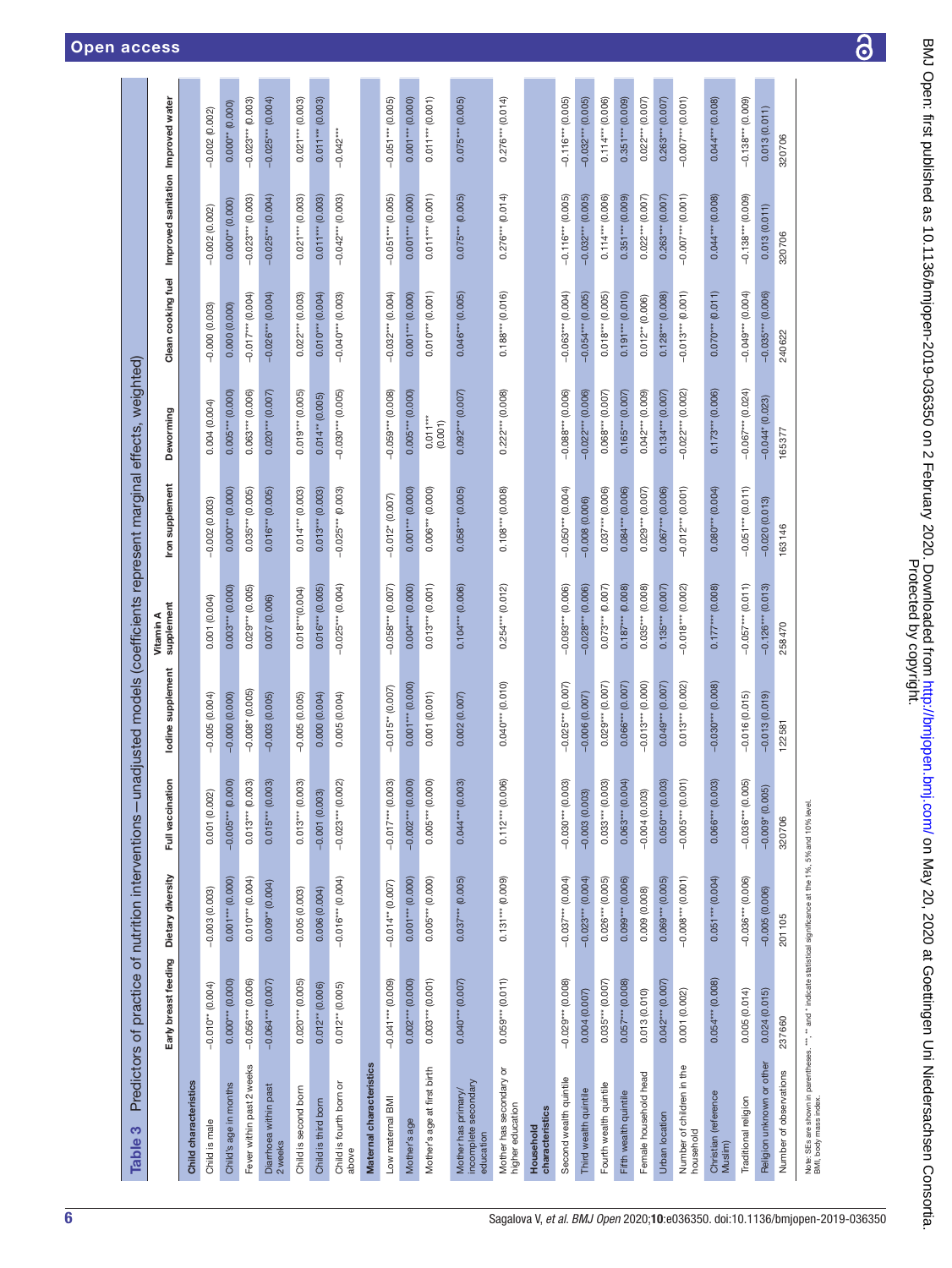Children of mothers with low BMI have lower probability of intervention practice. Other associations differ across outcomes, for instance, fever and diarrhoea are negatively associated with early breastfeeding initiation, clean cooking fuel, safe drinking water and improved sanitation but positive with other outcomes. With respect to wealth quintiles, the second and third quintiles have a lower probability of intervention practice and the richest two quintiles have a higher probability, all compared with the poorest quintile (and unadjusted for other factors or local area characteristics). For all interventions except iodised salt usage Christians are more likely and traditional religion households are less likely than Muslims to receive the intervention.

In [table](#page-7-0) 4, results of a mutually adjusted model are shown. All covariates are included simultaneously for each outcome and in addition are adjusted for PSU fixed effects. The PSU fixed effects absorb all characteristics of the local environment, which are uniform for all households. The remaining variation can be interpreted as within PSU variation. Compared with the unadjusted models, maternal characteristics except education are (mostly) no longer statistically significant. Education however remains statistically significant with a strong positive gradient between education level and intervention practice. Contrary to the unadjusted models, a positive gradient can now also be found for wealth quintile and intervention availability. After mutually adjusting for covariates and controlling for PSU fixed effects, the second and third quintiles are no longer worse off in terms of intervention availability than the poorest quintile. Also, Christians are no longer universally better off than Muslims, which suggests that the unadjusted differences were confounded by socioeconomic characteristics which are now controlled for.

# **DISCUSSION**

There are several individual-level or household-level characteristics that predict practice of nutrition-specific or nutrition-sensitive interventions above and beyond what local or regional characteristics can explain. Our findings on nutritional supplementation, early breast feeding, minimum dietary diversity and immunisation are generally in line with the existing literature on these outcomes in SSA (as the literature basis on these outcomes is limited, we expanded our search to the entire African region rather than only West and Central Africa), as far as they are available and report the same or similar predictors. However, there exists some evidence which is different from our findings: Aremu *et al*<sup>19</sup> find a negative association between vitamin A supplementation uptake and maternal education in Nigeria while Aemro *et al*<sup>20</sup> find higher birth orders to be adversely linked with minimum dietary diversity in Ethiopia. For the West and Central African region we find the opposite associations.

Moreover, we find the rates for full immunisation to be substantially lower than oftentimes reported within

general policy communication and scientific work (eg, Maina *et al* report an immunisation coverage of 77% in Kenya,<sup>21</sup> Fadnes *et al* 75% in Uganda<sup>[22](#page-8-18)</sup>). This finding is mainly driven by the BCG and measles vaccines, for which vaccination rates can be as low as 5%–6% in individual countries in the most recent survey (eg, Congo, Democratic Republic and Chad) and 18.5% or 20% on average in the region, respectively.

The study is not without limitations. Most importantly, none of the presented associations can be interpreted as causal. Causality would require the additional assumption of no unobserved confounding. Furthermore, some outcomes have rather large numbers of missing observations and are thus no longer representative for the underlying population. Representativeness would require the additional assumption that observations are missing at random.

# **CONCLUSIONS**

This study has established that individual-level and household-level characteristics have an information value, which goes beyond local area characteristics, for predicting practices of nutrition-specific or nutritionsensitive interventions. In combination with local and regional characteristics, this individual-level information can be used for improving our understanding which children currently benefit from these interventions and to improve future targeting. The findings show that households with lowest wealth and education within a PSU have the lowest probability to practice the interventions. Our study cannot explain why some individuals practice particular nutrition-specific or nutrition-sensitive interventions while others do not. We cannot distinguish between limited access to these interventions and limited uptake of provided interventions, all we observe is the final practice. We further do not study the impact of these interventions on the ultimate health and nutrition outcomes.

A good understanding of current practices will help policymakers to further increase practice by either extending coverage of access to nutrition-specific or nutrition-sensitive interventions or improving uptake in settings where coverage already is high. Programme managers should develop advocacy strategies to increase the awareness of policymakers on the low practice of nutrition-specific and nutrition-sensitive interventions. Unless strategies to improve coverage and uptake of interventions are endorsed and prioritised by policymakers, progress on undernutrition indicators will likely be slow. Future research may contribute to this effort with identifying socioanthropological barriers to the practices and access to interventions. It is interesting to note that there is no country which is doing best on all outcomes and there is also no country that is performing worst on all outcomes, therefore countryspecific approaches with different priorities seem to be in order.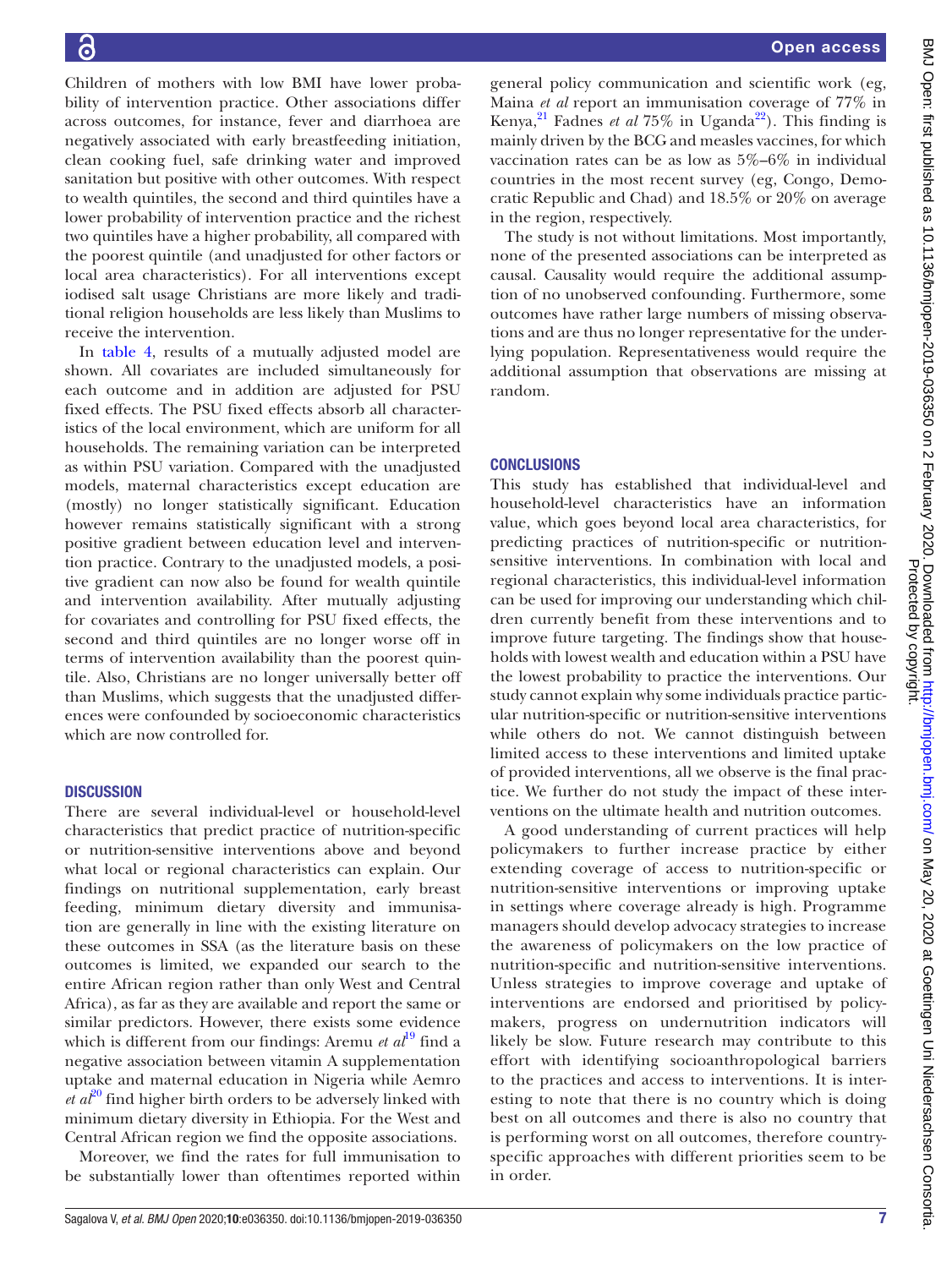| <b>Open access</b> |  |
|--------------------|--|
|                    |  |

<span id="page-7-0"></span>Table 4 Predictors of practice of nutrition interventions—fully adjusted models with PSU fixed effects (coefficients represent marginal effects, weighted)

Table 4 Predictors of practice of nutrition interventions-fully adjusted models with PSU fixed effects (coefficients represent marginal effects, weighted)

| $-0.006(0.016)$ | $-0.001(0.007)$ | $-0.011(0.008)$ | $-0.010(0.010)$ |
|-----------------|-----------------|-----------------|-----------------|
| $-0.006(0.021)$ | 0.009 (0.006)   | $-0.016(0.012)$ | $-0.024(0.016)$ |
| 129082          | 201519          | 272238          | 272238          |
|                 |                 |                 |                 |
|                 |                 |                 |                 |
|                 |                 |                 |                 |
|                 |                 |                 |                 |

3

|                                                                                                                                          | Early breast feeding          | Dietary diversity   | Full vaccination    | lodine supplement  | supplement<br>Vitamin A | Iron supplement    | Deworming             | Clean cooking<br>fuel | sanitation<br>Improved | Improved water       |
|------------------------------------------------------------------------------------------------------------------------------------------|-------------------------------|---------------------|---------------------|--------------------|-------------------------|--------------------|-----------------------|-----------------------|------------------------|----------------------|
| Child-level characteristics                                                                                                              |                               |                     |                     |                    |                         |                    |                       |                       |                        |                      |
| Child is male                                                                                                                            | $-0.008$ (0.005)              | $-0.005(0.003)$     | $-0.000(0.002)$     | $-0.001(0.003)$    | 0.000 (0.004)           | $-0.001(0.003)$    | $-0.000(0.004)$       | 0.001(0.001)          | $-0.001(0.002)$        | 0.001 (0.002)        |
| Child's age in months                                                                                                                    | 0.000 (0.000)                 | $0.002***$ (0.000)  | $-0.004***$ (0.000) | $-0.000(0.000)$    | $0.003***$ (0.000)      | $0.000***$ (0.000) | $0.005***$ (0.000)    | 0.000 (0.000)         | $-0.000(0.000)$        | 0.000 (0.000)        |
| Fever within past 2 weeks                                                                                                                | $-0.030***$ (0.006)           | $0.009**$ (0.005)   | $0.007***$ (0.003)  | $-0.003(0.004)$    | $0.046***$ (0.005)      | $0.037***$ (0.004) | $0.057***$ (0.006)    | $-0.001(0.002)$       | $-0.005*$ (0.003)      | $-0.003(0.004)$      |
| Diarrhoea within past 2 weeks                                                                                                            | $-0.033***$ (0.007)           | $0.018***$ (0.005)  | 0.001 (0.003)       | 0.004 (0.005)      | 0.044*** (0.006)        | $0.022***$ (0.005) | $0.061***$ (0.007)    | 0.002 (0.002)         | 0.002 (0.003)          | $-0.004(0.004)$      |
| Child is second born                                                                                                                     | $0.059***$ $(0.007)$          | 0.005(0.004)        | $-0.003(0.004)$     | $-0.006(0.006)$    | $0.014**$ (0.006)       | $0.009**$ (0.004)  | 0.010* (0.006)        | 0.000 (0.002)         | $-0.004(0.003)$        | 0.002(0.004)         |
| Child is third born                                                                                                                      | $0.060***$ (0.009)            | $0.013**$ $(0.006)$ | $-0.010**$ (0.004)  | 0.002 (0.007)      | $0.021***$ (0.007)      | $0.012**$ (0.005)  | $0.013* (0.007)$      | 0.001 (0.003)         | $-0.007$ $*$ (0.004)   | $-0.001(0.005)$      |
| Child is fourth born or above                                                                                                            | $0.069***$ (0.010)            | $0.018**$ (0.008)   | $-0.012***$ (0.005) | 0.001 (0.009)      | $0.027***$ (0.008)      | 0.010 (0.007)      | $0.019**$ (0.009)     | $-0.000(0.004)$       | $-0.007(0.005)$        | $-0.015**$ (0.006)   |
| Maternal characteristics                                                                                                                 |                               |                     |                     |                    |                         |                    |                       |                       |                        |                      |
| Low maternal BMI                                                                                                                         | $-0.010(0.009)$               | $0.014*(0.007)$     | $-0.003(0.003)$     | 0.004 (0.006)      | 0.001 (0.007)           | 0.008 (0.006)      | $-0.002(0.007)$       | $-0.004(0.002)$       | 0.000 (0.004)          | 0.002 (0.006)        |
| Mother's age                                                                                                                             | $-0.001(0.001)$               | $-0.001(0.000)$     | $-0.000(0.000)$     | $0.001*(0.001)$    | 0.000(0.001)            | $-0.001(0.000)$    | 0.000(0.001)          | $-0.001***$ (0.000)   | 0.000 (0.000)          | $0.001**$ (0.000)    |
| Mother's age at first birth                                                                                                              | 0.001(0.001)                  | 0.001(0.001)        | $0.001***$ (0.000)  | $-0.001(0.001)$    | $0.003***$ (0.001)      | 0.001(0.001)       | $0.002**$ (0.001)     | $0.002***$ (0.000)    | 0.001(0.001)           | $-0.001**$ (0.001)   |
| Mother has primary/incompletet<br>secondary education                                                                                    | 0.008(0.009)                  | $0.024***$ (0.007)  | $0.017***$ (0.004)  | 0.009(0.008)       | $0.049***$ (0.008)      | $0.027***$ (0.005) | (600.0)<br>$0.032***$ | $0.016***$ (0.003)    | $0.011**$ (0.005)      | $-0.002(0.006)$      |
| Mother has secondary or higher<br>education                                                                                              | 0.017(0.013)                  | $0.066***$ (0.012)  | $0.048***$ (0.007)  | $0.025**$ (0.011)  | $0.096***$ (0.012)      | $0.040***$ (0.008) | $0.070***$ (0.011)    | $0.063***$ (0.010)    | $0.045***$ (0.008)     | $-0.010(0.009)$      |
| Household characteristics                                                                                                                |                               |                     |                     |                    |                         |                    |                       |                       |                        |                      |
| Second wealth quintile                                                                                                                   | $0.025**$ (0.010)             | 0.003(0.007)        | 0.003 (0.004)       | 0.007 (0.008)      | $-0.003(0.009)$         | 0.002(0.005)       | $-0.004(0.007)$       | 0.000(0.001)          | $0.067***$ (0.005)     | $0.053***$ (0.007)   |
| Third wealth quintile                                                                                                                    | $0.024$ <sup>**</sup> (0.010) | 0.005(0.007)        | $0.012**$ (0.005)   | 0.011 (0.009)      | $0.021**$ (0.009)       | $0.017**$ (0.008)  | 0.012(0.009)          | $0.004*(0.002)$       | $0.110***$ (0.006)     | $0.092***$ (0.008)   |
| Fourth wealth quintile                                                                                                                   | $0.043***$ $(0.011)$          | $0.030***$ (0.009)  | $0.020***$ (0.005)  | 0.012(0.011)       | $0.051***$ (0.010)      | $0.016**$ (0.008)  | $0.022**$ (0.010)     | $0.013***$ (0.004)    | $0.184***$ (0.007)     | $0.149***$ (0.010)   |
| Fifth wealth quintile                                                                                                                    | $0.063***$ (0.013)            | $0.063***$ (0.011)  | $0.029***$ (0.006)  | $0.023*(0.013)$    | $0.088***$ (0.011)      | $0.037***$ (0.009) | $0.048***$ (0.012)    | $0.064***$ (0.007)    | $0.304***$ (0.011)     | $0.196***$ (0.011)   |
| Female household head                                                                                                                    | $-0.003(0.011)$               | $-0.003(0.010)$     | $-0.010***$ (0.004) | $-0.008(0.009)$    | $-0.001(0.008)$         | 0.011 (0.008)      | 0.001 (0.009)         | 0.002 (0.003)         | 0.010* (0.006)         | $0.027***$ (0.006)   |
| Number of children in the household                                                                                                      | $0.006***$ (0.002)            | $-0.009***$ (0.001) | 0.000 (0.001)       | $0.009***$ (0.002) | $-0.004*(0.002)$        | $-0.004**$ (0.002) | $-0.008***$ (0.002)   | $-0.001(0.001)$       | $0.003**$ (0.001)      | $0.006***$ $(0.002)$ |
| Christian (reference Muslim)                                                                                                             | 0.001 (0.009)                 | $0.013**$ (0.006)   | 0.007 (0.005)       | $-0.001(0.009)$    | $0.021**$ (0.011)       | $0.020***$ (0.007) | $0.026***$ (0.008)    | $0.014**$ (0.006)     | $-0.004(0.005)$        | 0.001 (0.006)        |
| Traditional religion                                                                                                                     | $-0.007(0.014)$               | 0.007(0.007)        | $-0.018***$ (0.006) | 0.007(0.016)       | $-0.002(0.014)$         | 0.000(0.015)       | $-0.006(0.016)$       | $-0.001(0.007)$       | $-0.011(0.008)$        | $-0.010(0.010)$      |
| Religion unknown or other                                                                                                                | $-0.017(0.018)$               | $-0.001(0.011)$     | $-0.029***$ (0.009) | 0.012 (0.021)      | 0.013 (0.016)           | 0.013(0.014)       | $-0.006(0.021)$       | 0.009 (0.006)         | $-0.016(0.012)$        | $-0.024(0.016)$      |
| Number of observations                                                                                                                   | 209822                        | 169614              | 272238              | 116325             | 216664                  | 125972             | 129082                | 201519                | 272238                 | 272238               |
| Note: SEs are shown in parentheses. "**, "* and " indicate statistical significance at the 1%, 5% and 10% level<br>BMI, body mass index. |                               |                     |                     |                    |                         |                    |                       |                       |                        |                      |

 $0.053***$  (0.007)

 $0.149***$  (0.010)  $0.196***$  (0.011)  $0.027***$   $(0.006)$  $0.006***$  (0.002)